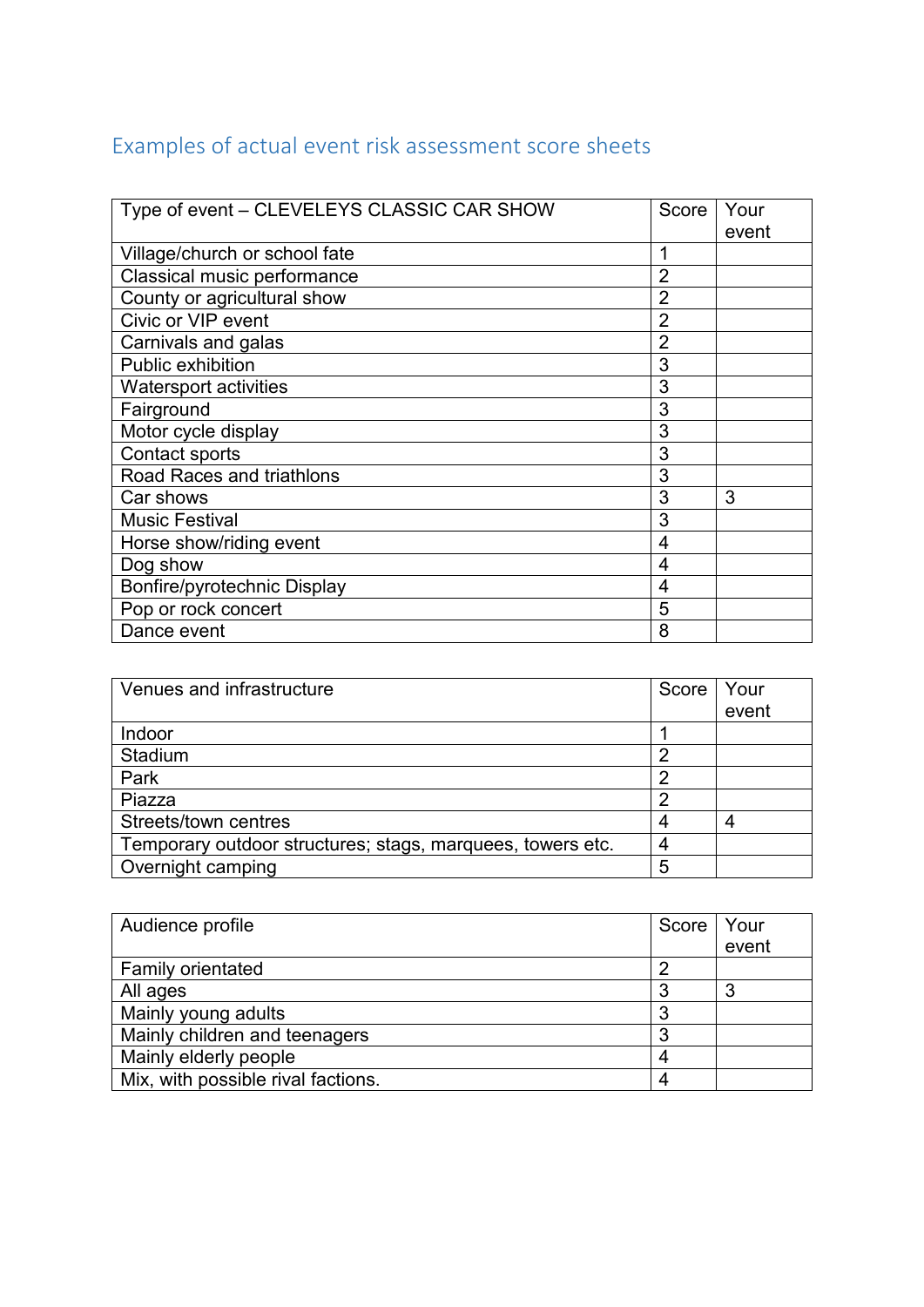| Numbers attending      | Score | Your  |
|------------------------|-------|-------|
|                        |       | event |
| < 500                  | ⌒     |       |
| $2000$                 | 6     |       |
| $5000$                 | 10    |       |
| < 10000                | 20    |       |
| $<$ 20,000             | 30    | 30    |
| $<$ 30,000             | 40    |       |
| >50,000                | 50    |       |
| <b>TOTAL</b><br>$= 40$ |       |       |

| Type of event – Fleetwood Triathlon | Score          | Your  |
|-------------------------------------|----------------|-------|
|                                     |                | event |
| Village/church or school fate       | 1              |       |
| Classical music performance         | 2              |       |
| County or agricultural show         | $\overline{2}$ |       |
| Civic or VIP event                  | $\overline{2}$ |       |
| Carnivals and galas                 | $\overline{2}$ |       |
| <b>Public exhibition</b>            | 3              |       |
| <b>Watersport activities</b>        | 3              |       |
| Fairground                          | 3              |       |
| Motor cycle display                 | 3              |       |
| Contact sports                      | 3              |       |
| <b>Road Races and triathlons</b>    | 3              | 3     |
| Car shows                           | 3              |       |
| <b>Music Festival</b>               | 3              |       |
| Horse show/riding event             | 4              |       |
| Dog show                            | 4              |       |
| Bonfire/pyrotechnic Display         | 4              |       |
| Pop or rock concert                 | 5              |       |
| Dance event                         | 8              |       |

| Venues and infrastructure                                  | Score | Your  |
|------------------------------------------------------------|-------|-------|
|                                                            |       | event |
| Indoor                                                     |       |       |
| Stadium                                                    |       |       |
| Park                                                       | റ     |       |
| Piazza                                                     | റ     |       |
| Streets/town centres                                       |       |       |
| Temporary outdoor structures; stags, marquees, towers etc. |       |       |
| Overnight camping                                          | 5     |       |

| Audience profile         | Score   Your |       |
|--------------------------|--------------|-------|
|                          |              | event |
| <b>Family orientated</b> |              |       |
| All ages                 |              |       |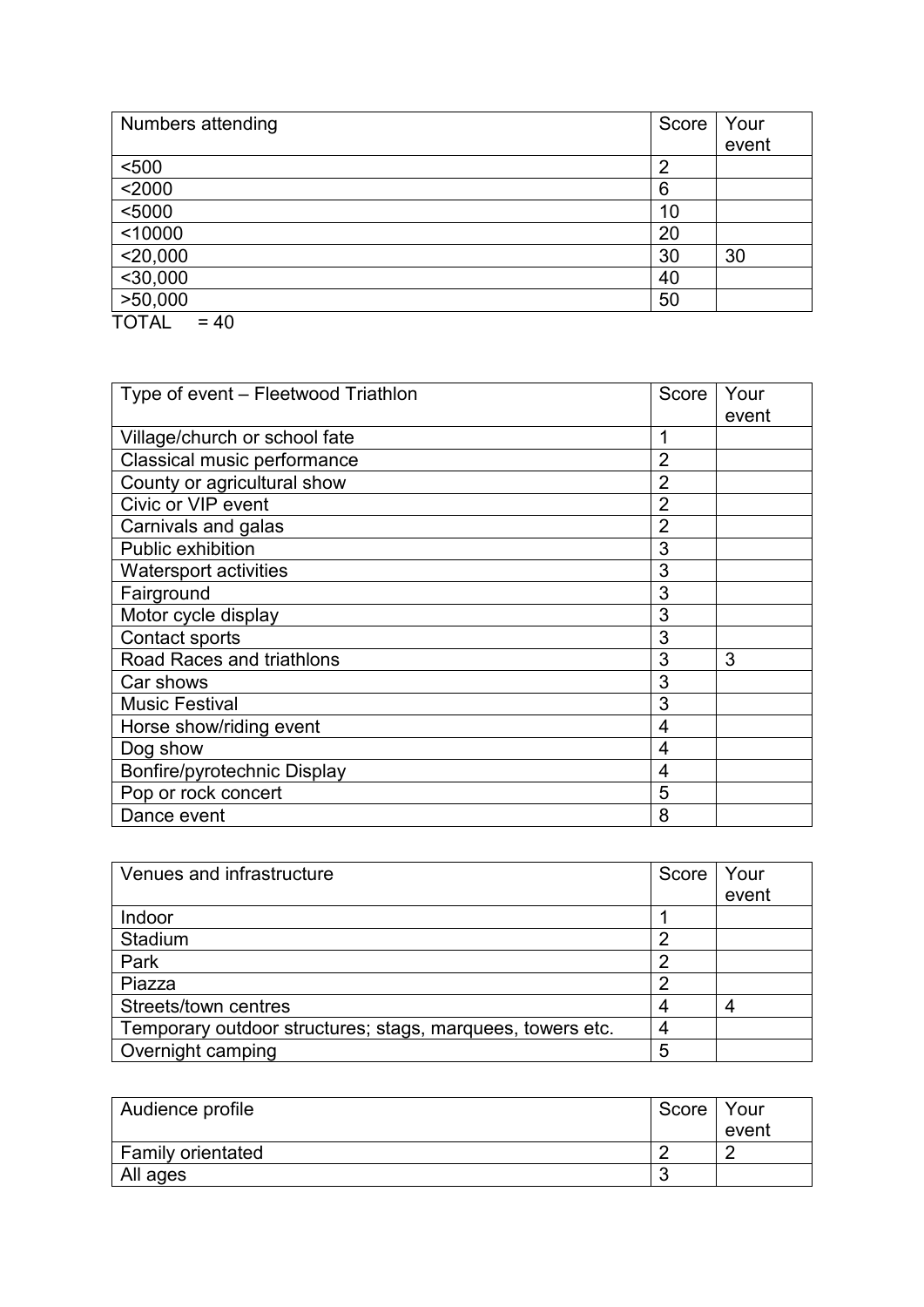| Mainly young adults                |  |
|------------------------------------|--|
| Mainly children and teenagers      |  |
| Mainly elderly people              |  |
| Mix, with possible rival factions. |  |

| Score          | Your  |
|----------------|-------|
|                | event |
| $\overline{2}$ |       |
| 6              | 6     |
| 10             |       |
| 20             |       |
| 30             |       |
| 40             |       |
| 50             |       |
|                |       |
|                |       |

| Type of event – Pheasant's Wood Halloween Event | Score          | Your<br>event |
|-------------------------------------------------|----------------|---------------|
| Village/church or school fate                   |                |               |
| Classical music performance                     | $\overline{2}$ |               |
| County or agricultural show                     | $\overline{2}$ |               |
| Civic or VIP event                              | 2              |               |
| Carnivals and galas                             | $\overline{2}$ |               |
| Public exhibition                               | 3              |               |
| <b>Watersport activities</b>                    | 3              |               |
| Fairground                                      | 3              |               |
| Motor cycle display                             | 3              |               |
| Contact sports                                  | 3              |               |
| <b>Road Races and triathlons</b>                | 3              |               |
| Car shows                                       | 3              |               |
| <b>Music Festival</b>                           | 3              |               |
| Horse show/riding event                         | 4              |               |
| Dog show                                        | 4              |               |
| Bonfire/pyrotechnic Display                     | 4              |               |
| Pop or rock concert                             | 5              |               |
| Dance event                                     | 8              |               |

| Venues and infrastructure                                  | Score | Your  |
|------------------------------------------------------------|-------|-------|
|                                                            |       | event |
| Indoor                                                     |       |       |
| Stadium                                                    |       |       |
| Park                                                       |       | ◠     |
| Piazza                                                     |       |       |
| Streets/town centres                                       |       |       |
| Temporary outdoor structures; stags, marquees, towers etc. |       |       |
| Overnight camping                                          | 5     |       |